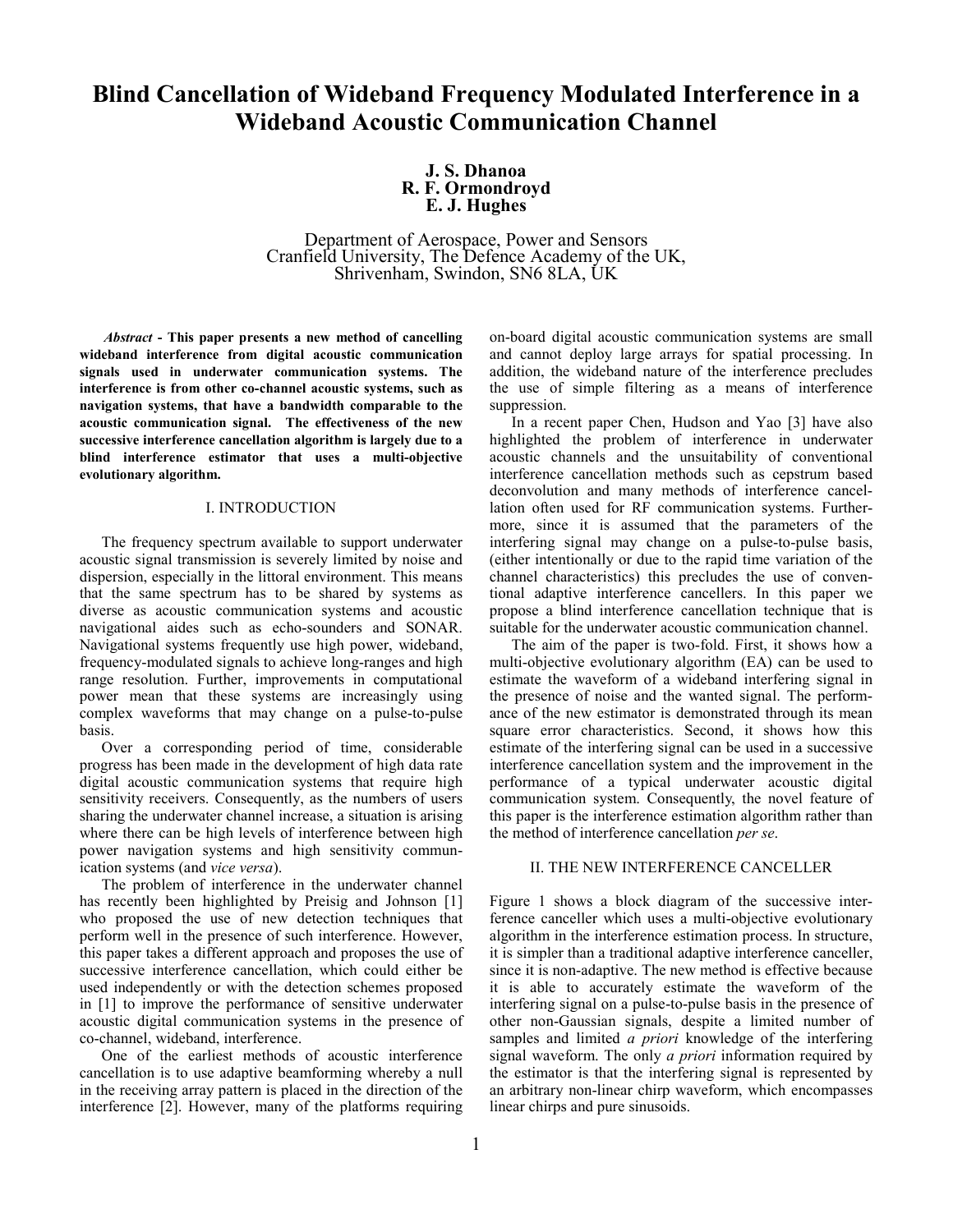

Fig.1 Block diagram of the interference canceller

It is assumed that the 'wanted' signal comprises a wideband digital acoustic signal such as an MPSK or QAM signal [4]:

$$
s(t) = A_1(t)\cos(2\pi f_c t + \theta(t))
$$
\n(1)

where  $A_1(t)$  is the amplitude of the signal (which may be time-varying for QAM modulation),  $f_c(t)$  is the acoustic carrier frequency and  $\theta(t)$  is the time varying phase representing the mapping of the symbols on to the carrier phase.

In contrast, the interfering signal (assumed to be a navigation signal) consists of non-linearly frequencymodulated pulses:

$$
y(t) = A_2 \sin(2\pi f_i t + \phi) \quad \text{for } 0 \le t \le T_d \tag{2}
$$

where  $A_2$  is the amplitude of the interfering signal,  $\phi$  is the initial phase of the interference,  $T_d$  is the duration of the interfering pulse and  $f_i(t)$  is a non-linearly time-varying frequency whose time variation is expressed as (for example):

$$
f_i(t) = f_1 + \sigma t + (f_2 - f_1 - \sigma)t^2
$$
 (3)

where  $f_1$  and  $f_2$  are the start and stop frequencies respectively,  $\sigma$  is the chirp non-linearity factor and *t* is the time variable. The received signal is:

$$
r(t) = s(t) + y(t) + n(t)
$$
\n<sup>(4)</sup>

where  $n(t)$  is additive white Gaussian noise (AWGN). The interfering signal,  $y(t)$ , has a wide dynamic range and may be stronger than the wanted digital communication signal. In addition, the spectra of the two signals overlap significantly.

As shown in Fig. 1, the received signal is passed to the first interference estimator. The estimator matches both the time-domain waveform of the received signal and its spectrum to a replica signal that represents the interference signal based on the assumption that the interference signal is a chirped waveform. The estimate of the interfering waveform is optimised using a multi-objective EA. The estimated interference waveform is then used to partially remove the interference on the incoming signal. The recovered data is then used in a second stage of interference estimation and cancellation to provide improved performance, as discussed later.

#### *A. Interference estimator*

The estimation of the interference signal is based on the use of EAs. The authors have previously used EAs to parameterise linear and non-linear chirps in AWGN [5][6]. However, in this paper, rather than *parameterise* the waveform, we use a multi-objective EA [7] to obtain a *sampled estimate* of the interference waveform in the presence of other, non-Gaussian, signals.

EAs are optimization procedures that operate over a number of cycles (generations). A *population* of *M* independent individuals is maintained by the algorithm, each individual representing a potential solution to the problem. Each individual has one *chromosome*. This is the genetic description of the solution and may be broken into *n* sections called *genes*. Each gene represents a single parameter of the problem. In this problem, the chromosome consists of four genes representing: the start frequency,  $f_1$ , stop frequency,  $f_2$ , the non-linearity factor,  $\sigma$ , and the initial phase,  $\phi$ . However, other parametric descriptions of the chirped interference waveforms could have been used.

The three simple operations found in nature, natural selection, mating and mutation are used to generate new chromosomes and therefore new potential solutions. Each chromosome is evaluated at every generation using an *objective function* that is able to distinguish good solutions from bad ones and score their performance. With each new generation, some of the old population who perform poorly against the objective function are removed to make room for the new offspring if their performance is better. Although there are various optimization techniques available within evolutionary algorithms, we have found Differential Evolution (DE) to be most suitable for this application because of its fast convergence.

### *B. Differential Evolution*

Differential Evolution is an evolutionary technique that generates new chromosomes that are related to the current spatial distribution of the population. This is done by adding the weighted difference between two chromosomes to a third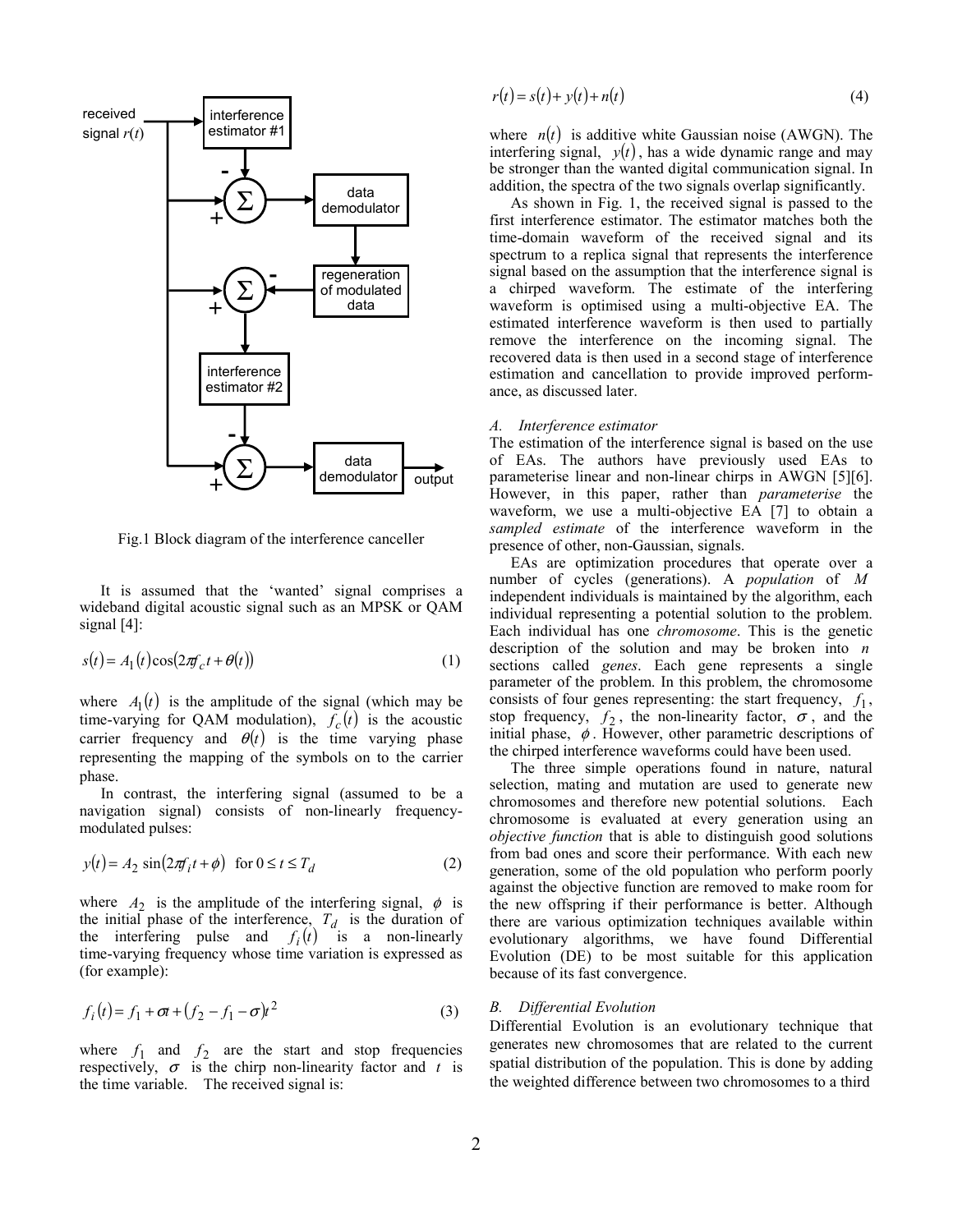

Fig. 2 Graphs of mean square error of the EA-based estimator

chromosome to produce a new chromosome,  $P_t$  $\overline{\phantom{a}}$  for each member of the population:

$$
\vec{P}_t = F(\vec{P}_a - \vec{P}_b) + \vec{P}_c
$$
\n<sup>(5)</sup>

where chromosomes  $\vec{P}_a$ ,  $\vec{P}_b$  and  $\vec{P}_c$  are chosen from the population without replacement and *F* is a scaling factor. The genes of this new chromosome are then crossed with the parent chromosome to generate the child chromosome. The crossover process is controlled by a crossover parameter *C* . In general, the scaling parameter, *F* , and the crossover parameter, *C* , lie in the range [0.5, 1]. The crossover region begins at a randomly chosen parameter in the chromosome and then a segment of length *L* genes is copied from  $P_t$ to the parent chromosome to create the child chromosome. If the segment is longer than the remaining length of the chromosome, the segment is wrapped to the beginning of the chromosome.

The length *L* is chosen probabilistically and is given by:

$$
P(L \ge v) = C^{\nu - 1} \quad \text{for } \nu > 0 \tag{6}
$$

The performance of the child chromosome as a possible solution is evaluated using the objective function and if it has a better objective value than the parent, the child chromosome replaces the parent.

#### *C. Objective function*

The fitness of a particular chromosome is based on: (a) regenerating the interference waveform from the genes, (b) obtaining its spectrum and (c) comparing the estimated waveform and the received signal in both the time and frequency domains. The basis for the comparison in both domains is the mean square error:



Fig. 3 Spectrum of the data and the interference

$$
E_f = \frac{\sum_{k=1}^{N-1} (Y_k - X_k)^2}{N}
$$
 (7)

$$
E_t = \frac{\sum_{k=1}^{M} (y_k - x_k)^2}{M}
$$
 (8)

where  $E_f$  and  $E_t$  are the mean square errors in frequency and time respectively,  $Y_k$  and  $X_k$  are the  $k^{\text{th}}$ spectral components of the received signal,  $y_k$  and the regenerated waveform,  $x_k$  respectively. *M* and *N* represents the number of samples taken and the number of frequency bins used in the spectral estimate, respectively. Often  $M = N$ , but this need not always be the case. The chromosome giving the least mean square error in either domain is chosen as the best match; i.e.:

$$
E = \min[E_f, E_t]
$$
 (9)

#### *D. MSE performance of the interference estimator*

In this section, the performance of the new waveform estimator in AWGN is presented. For this case, a non-linear frequency modulated pulse waveform was used as the trial interference waveform. The parameters for this waveform were: amplitude,  $A_2 = 1$  start frequency,  $f_1 = 7$  *kHz*, stop frequency,  $f_2 = 14$ *kHz* and the chirp non-linearity factor,  $\sigma = -30$ .

Figure 2 shows the mean square error (MSE) between the spectrum of this test waveform and the estimated waveform under different SNRs. This plot has been obtained as the average MSE of 5 runs at each SNR. Curve (i) (dotted line) shows the contribution to the MSE due to the noise present within the received waveform and curve (ii) shows the MSE between the received and the estimated waveform. In an ideal estimator, the signal should be matched exactly, with the only residual being noise. As can be seen the new estimator is very close to the ideal. However, in the presence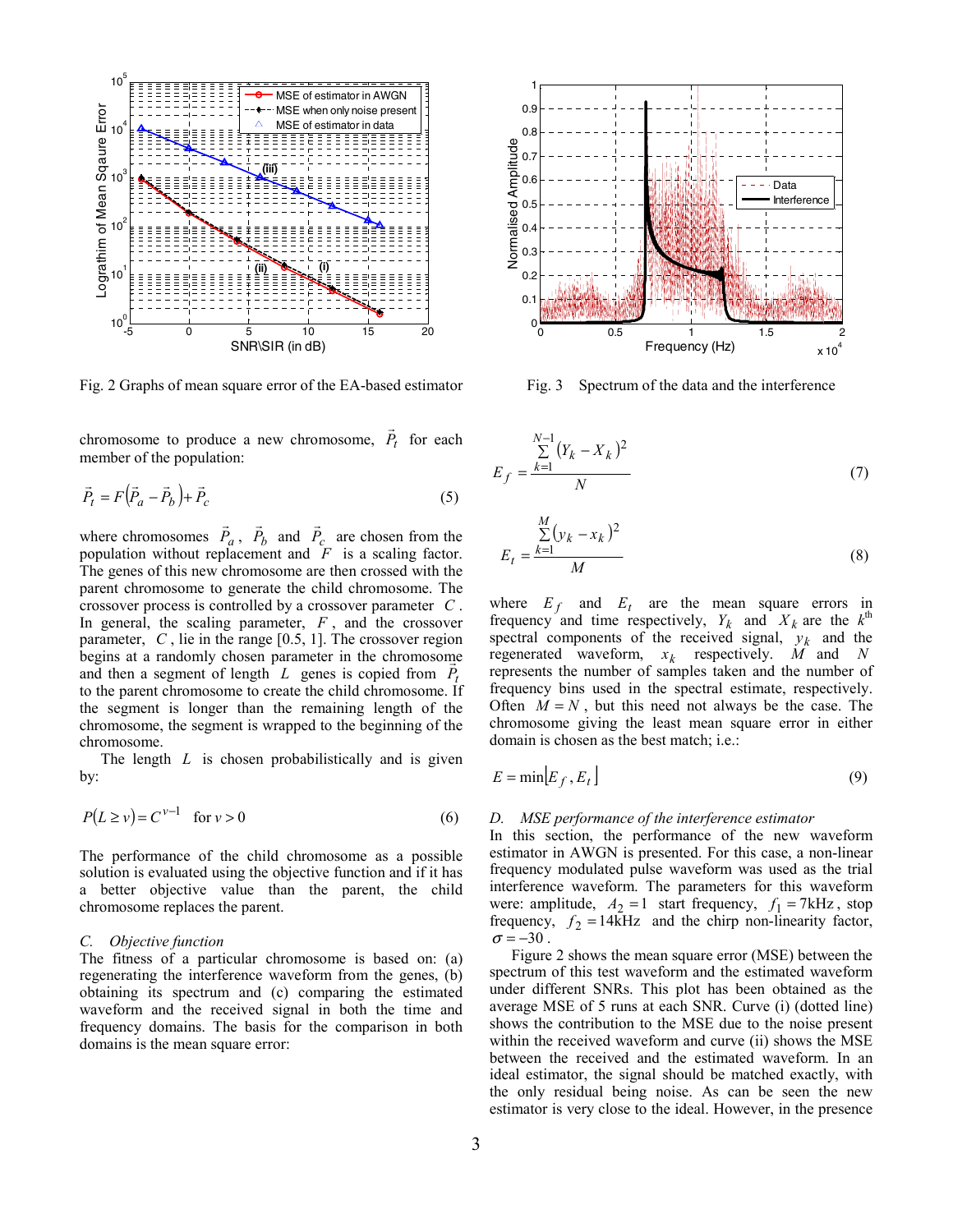of other non-Gaussian signals (in this case QPSK modulated data representing the digital acoustic communication signal), the performance of the EA interference estimator degrades due to the cross-correlation between the various signal components. This is shown as curve (iii) in Fig. 2 for the situation where the power of the digital communication signal is equal to the power of the interference waveform being estimated. In this case, the overlapping spectra of the two waveforms in the absence of AWGN is shown in Fig. 3.

# III SYSTEM PERFORMANCE WITH THE INTERFERENCE CANCELLER

In this section, the performance of the wideband digital acoustic communication system is presented with the new interference canceller for the situation where the communication signal suffers from the interference of the co-channel navigational signal and AWGN. The parameters of the digital acoustic communication system are listed in Table I. The parameters of the non-linear interfering waveform are as given in the previous section. A 'snapshot' of the spectrum of the wanted signal (dotted line) and the interfering signal (solid line) are shown in Fig. 3 and indicate that the two signals do have a similar bandwidth.

TABLE I SIGNAL PARAMETERS OF THE DIGITAL COMMUNICATION SYSTEM

| Carrier frequency               | 10kHz       |
|---------------------------------|-------------|
| Sampling frequency              | 40kHz       |
| Data rate                       | 5kbaud      |
| Modulation                      | <b>OPSK</b> |
| Duration of interference, $T_d$ | 0.4352s     |



Fig. 4 Scatter plot of the data constellation with the interference at an SNR of 10dB

Figure 4 shows a scatter graph of the points of the received QPSK constellation before any interference cancellation is applied for the case where the SNR is 10dB. The signal to interference ratio (SIR) of the two signals is 0dB. The corresponding bit error probability of the digital acoustic communication system without interference cancellation is given by curve (i) of Fig. 5 as a function of the additive Gaussian noise. In this case the signal power level and the interference power level are maintained at a constant value and the noise power is varied to vary SNR.. It is clear that at this level of interference mutual co-channel operation of the two systems is impossible and the bit error probability is close to 0.5.

However, after only one iteration of interference cancellation, the constellation of the received QPSK signal, shown in Fig. 6, is considerably improved compared with Fig. 4. As a consequence, the bit error probability performance is substantially improved (as shown by curve (ii) of Fig. 5).

Curve (iii) of Fig. 5 shows the bit error probability curve for the case where there is no interference and the digital acoustic communication system is corrupted only with additive Gaussian noise. It is apparent that although the new interference cancellation system has significantly improved the performance of the digital communication system, to the point where it is now feasible for the two systems to operate co-channel, there is still potential for improvement. It is clear, that the data errors in the communication system for the case of only one iteration of the interference cancellation scheme are due to the inaccuracies in the estimate of the interference waveform at this poor SIR due to the correlation between the data signal and the interference waveform, as shown in Fig. 2. In order to further improve the performance of the blind interference cancellation system, a successive interference strategy was used to reduce the effect of the digital acoustic data signal on the estimate of the interference signal. Referring to Fig. 1, in this approach, the QPSK data symbols are detected after the first iteration of interference cancellation using an appropriate detector. The detected data symbols are



Fig. 5 Bit error probability of the communication system